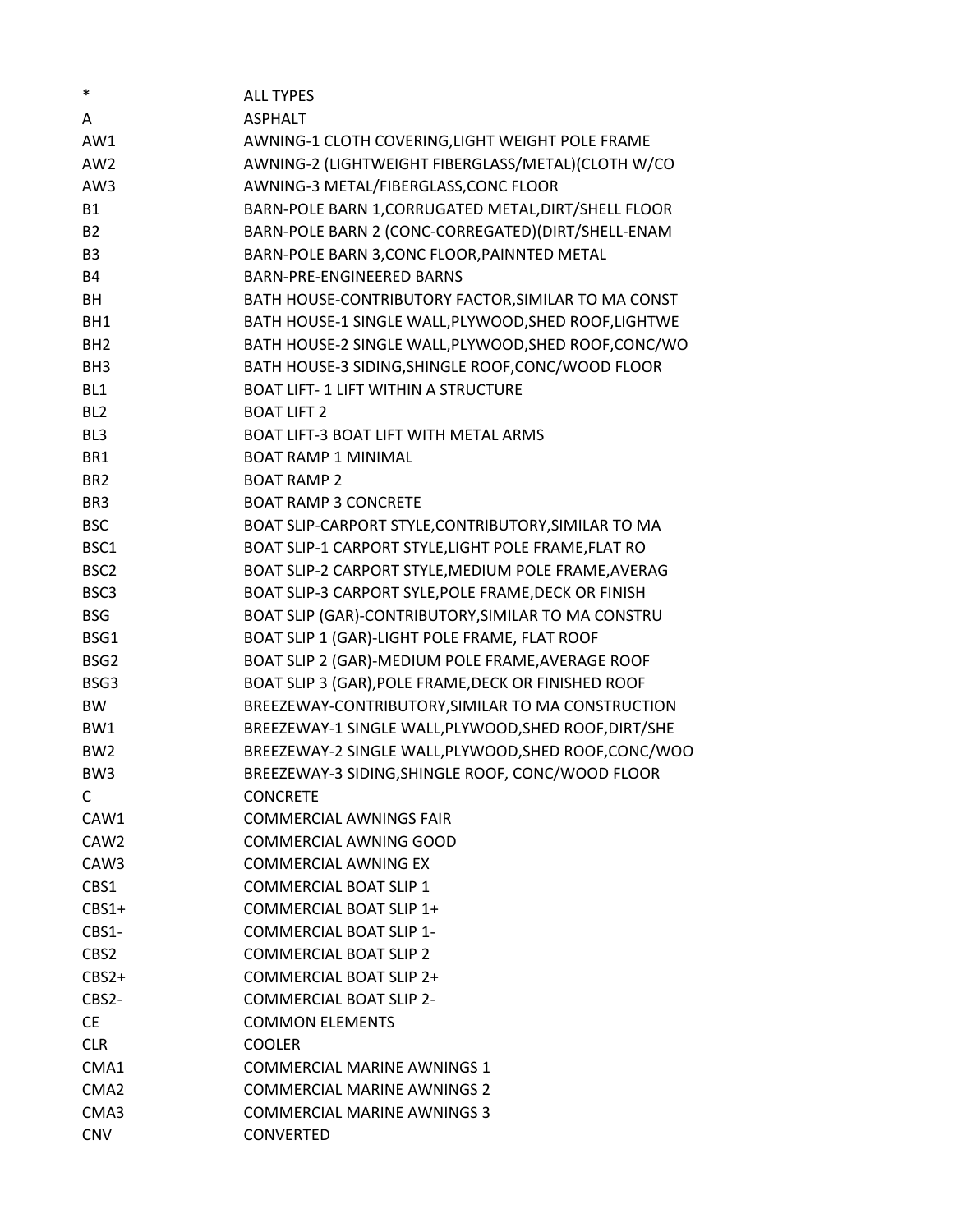| <b>CP</b>         | CAR/BOAT PORT-CONTRIBUTORY, SIMILAR TO MA CONSTRUCT   |
|-------------------|-------------------------------------------------------|
| CP1               | CAR/BOAT PORT-1 SINGLE WALL PLYWOOD, SHED ROOF, DIRT  |
| CP <sub>2</sub>   | CAR/BOAT PORT-2 SINGLE WALL, PLYWOOD, SHED ROOF, CONC |
| CP <sub>3</sub>   | CAR/BOAT PORT-3 SIDING, SHINGLE ROOF, CONC/WOOD FLOO  |
| CPT1              | <b>COMMERCIAL PICNIC TABLE FAIR</b>                   |
| CPT <sub>2</sub>  | <b>COMMERCIAL PICNIC TABLE GOOD</b>                   |
| CPT3              | <b>COMMERCIAL PICNIC TABLES EX</b>                    |
| <b>CPU</b>        | <b>CARPORT UNDER</b>                                  |
| <b>CTP</b>        | <b>COMMERCIAL TRAILER PAD</b>                         |
| DG                | DETACHED GARAGE-CONTRIBUTORY, SIMILAR TO MA CONSTRU   |
| DG1               | DET'D GARAGE-1SINGLE WALL, PLYWOOD, SHED ROOF, DIRT/S |
| DG <sub>2</sub>   | DET'D GARAGE-2SINGLE WALL, PLYWOOD, SHED ROOF, CONC/W |
| DG <sub>3</sub>   | DET'D GARAGE-3SIDING, SHINGLE ROOF, CONC/WOOD FLOOR   |
| DOCK1             | DOCK <sub>1</sub>                                     |
| DOCK <sub>2</sub> | DOCK <sub>2</sub>                                     |
| DOCK3             | DOCK <sub>3</sub>                                     |
| DOCK4             | DOCK <sub>4</sub>                                     |
| EL1               | ELEVATOR-1 OPEN AIR, LIFT                             |
| EL <sub>2</sub>   | <b>ELEVATOR 2</b>                                     |
| EL <sub>3</sub>   | <b>ELEVATOR 3</b>                                     |
| F1                | <b>FENCING 1</b>                                      |
| F <sub>2</sub>    | <b>FENCING 2</b>                                      |
| F <sub>3</sub>    | <b>FENCING 3</b>                                      |
| F4                | <b>FENCING 4</b>                                      |
| <b>FT</b>         | <b>FUEL TANKS</b>                                     |
| GA                | ATT'D GARAGE-CONTRIBUTORY, SIMILAR TO MA CONSTRUCTI   |
| GA1               | ATT'D GARAGE-1SINGLE WALL, PLYWOOD, SHED ROOF, DIRT/S |
| GA <sub>2</sub>   | ATT'D GARAGE-2SINGLE WALL, PLYWOOD, SHED ROOF, CONC/W |
| GA3               | ATT'D GARAGE-3SIDING, SHINGLE ROOF, CONC/WOOD FLOOR   |
| GC1               | GAME COURT-1 CONC. OR ASPHALT                         |
| GC <sub>2</sub>   | GAME COURT-2 PAINTED SURFACE, MODERATE ENCLOSURES     |
| GC <sub>3</sub>   | GAME COURT-3 ACTUAL VINYL COURT COVERING WITH ENCL    |
| GH1               | GREENHOUSE-1 LIGHT FRAME, ROOL PLASTIC COVER          |
| GH <sub>2</sub>   | GREENHOUSE-2 CORRIGATED FIBERGLASS, LIGHT FRAME       |
| GH <sub>3</sub>   | GREENHOUSE-3 ATTRACTIVE FRAME, GOOD FIBERGLASS OR P   |
| GH4               | GREENHOUSE-4 ATTRACTIVE, GOOD FRAME, PLEXIGLASS OR G  |
| GU                | GARAGE UNDER-CONTRIBUTORY, SIMILAR TO MA CONSTRUCTI   |
| GU1               | GARAGE UNDER-1 SINGLE WALL, PLYWOOD, DIRT/SHELL FLOO  |
| GU2               | GARAGE UNDER-2 SINGLE WALL, PLYWOOD, CONC/WOOD FLOOR  |
| GU <sub>3</sub>   | GARAGE UNDER-3 SIDING, CONC/WOOD FLOOR                |
| GZ                | GAZEBO-CONTRIBUTORY, SIMILAR TO MA CONSTRUCTION       |
| GZ1               | GAZEBO-1 LIGHT POLE FRAME, FLAT ROOF                  |
| GZ <sub>2</sub>   | GAZEBO-2 MEDIUM POLE FRAME, AVERAGE ROOF              |
| GZ3               | GAZEBO-3 POLE FRAME, DECK OR FINISHED ROOF            |
| <b>HS</b>         | <b>HOIST</b>                                          |
| HT1               | HOT TUB-1 HOMEBUILT, REDWOOD                          |
| HT <sub>2</sub>   | HOT TUB-2 RESIDENTIAL SIZE, FIBERGLASS WITH WHIRLPO   |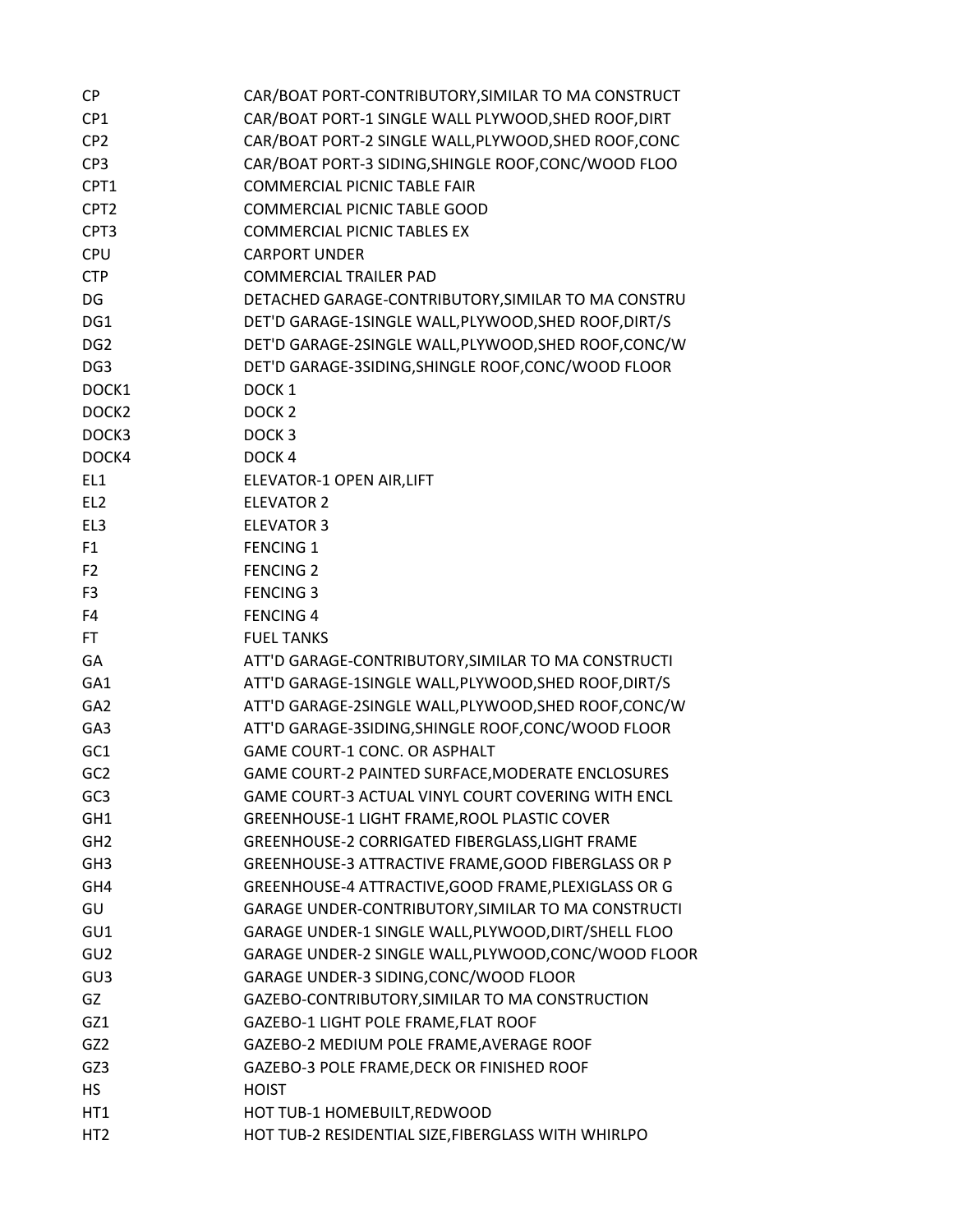| HT <sub>3</sub>   | HOT TUB-3 LOWER CLASS WITH AMINETIES                   |
|-------------------|--------------------------------------------------------|
| HT4               | <b>HOT TUB-4 LARGER SIZE WITH AMINETIES</b>            |
| HT5               | HOT TUB-4 LARGER SIZE WITH AMINETIES                   |
| <b>MA</b>         | <b>MAIN AREA</b>                                       |
| MA <sub>2</sub>   | 2ND FLOOR                                              |
| MA3               | <b>3RD FLOOR</b>                                       |
| MA4               | <b>4TH FLOOR</b>                                       |
| <b>MAA</b>        | <b>ADDITION</b>                                        |
| <b>MAS</b>        | <b>UNDER MAIN AREA</b>                                 |
| MH <sub>1</sub>   | M/H ADDITION-1NO CA/CH, SHED TYPE ROOF, MIN STANDARD   |
| MH <sub>2</sub>   | M/H ADDITION-2 MAY BE CA/CH, BELOW AVERG-MIN, CARP O   |
| MH <sub>3</sub>   | M/H ADDITION-3 CH/CA, LEVEL FLOOR, CARPET, VINYL, FINI |
| MH4               | M/H ADDITION-4 COMPARABLE TO MH1                       |
| MH <sub>5</sub>   | M/H ADDITION-5 COMPARABLE TO MH2                       |
| MH <sub>6</sub>   | M/H ADDITION-6 COMPARABLE TO MH3                       |
| <b>MHA</b>        | M/H ADDITION-CONTRIBUTORY, SIMILAR TO MA CONSTRUCTI    |
| 01                | <b>OUTBUILDINGS 1</b>                                  |
| O <sub>2</sub>    | <b>OUTBUILDINGS 2</b>                                  |
| O <sub>3</sub>    | <b>OUTBUILDINGS 3</b>                                  |
| O <sub>4</sub>    | <b>OUTBUILDINGS 4</b>                                  |
| O <sub>5</sub>    | <b>OUTBUILDINGS 5</b>                                  |
| Open              | OPEN TO MA BELOW                                       |
| <b>PBSLAB</b>     | PIER & BEAM SLAB FOR M/H'S                             |
| PC                | COVERED PORCH-CONTRIBUTORY, SIMILAR TO MA CONSTRUCT    |
| PC1               | COVERED PORCH-1 LIGHT POLE FRAME, FLATE ROOF           |
| PC <sub>2</sub>   | COVERED PORCH-2 MEDIUM POLE FRAME, AVERAGE ROOF        |
| PC <sub>3</sub>   | COVERED PORCH-3 POLE FRAME, DECK OR FINISHED ROOF      |
| <b>PDC</b>        | COVERED DECK-CONTRIBUTORY, SIMILAR TO MA CONSTRUCTI    |
| PDC1              | COVERED DECK-1 LIGHT POLE FRAME, FLAT ROOF             |
| PDC <sub>2</sub>  | COVERED DECK-2 MEDIUM POLE FRAME, AVERAGE ROOF         |
| PDC3              | COVERED DECK-3 POLE FRAME, DECK OR FINISHED ROOF       |
| PDO               | <b>OPEN DECK</b>                                       |
| PDO1              | <b>OPEN DECK 1</b>                                     |
| PDO <sub>2</sub>  | OPEN DECK 2                                            |
| PDO3              | <b>OPEN DECK 3</b>                                     |
| PG                | GLASS PORCH-CONTRIBUTORY, SIMILAR TO MA CONSTRUCTIO    |
| PG1               | GLASS PORCH-1 SINGLE WALL, PLYWOOD, SHED ROOF, MIN FL  |
| PG <sub>2</sub>   | GLASS PORCH-2 SINGLE WALL, PLYWOOD, SHED ROOF, CONC/W  |
| PG3               | GLASS PORCH-3 SIDING, SHINGLE ROOF, CONC/WOOD FLOOR    |
| PIER1             | PIER <sub>1</sub>                                      |
| PIER <sub>2</sub> | PIER <sub>2</sub>                                      |
| PIER3             | PIER <sub>3</sub>                                      |
| PIER4             | PIER 4                                                 |
| PO                | OPEN PORCH-CONTRIBUTORY, SIMILAR TO MA CONSTRUCTION    |
| PO <sub>1</sub>   | <b>OPEN PORCH 1</b>                                    |
| PO <sub>2</sub>   | <b>OPEN PORCH 2</b>                                    |
| PO <sub>3</sub>   | <b>OPEN PORCH 3</b>                                    |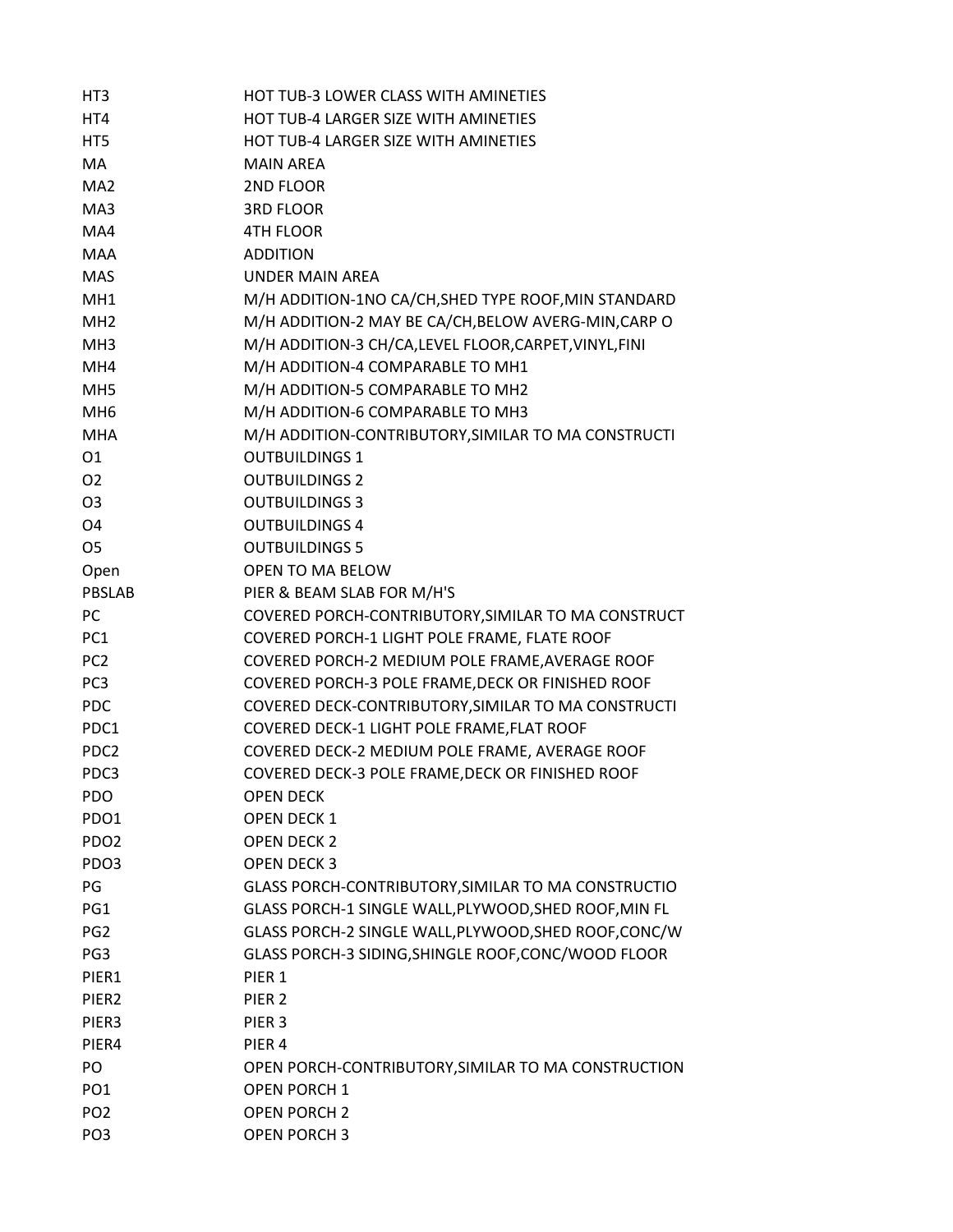| PS.              | SCREENED PORCH-CONTRIBUTORY, SIMILAR TO MA CONSTRUC   |
|------------------|-------------------------------------------------------|
| PS1              | SCREENED PORCH-1 SHED ROOF, MIN FLOORING              |
| PS <sub>2</sub>  | SCREENED PORCH-2 SHED ROOF, CONC/WOOD FLOORING        |
| PS3              | SCREENED PORCH-3 SHINGLE ROOF, CONC/WOOD FLOOR        |
| RF1              | <b>ROOF OVER 1</b>                                    |
| RF <sub>2</sub>  | <b>ROOF OVER 2</b>                                    |
| RF3              | <b>ROOF OVER 3</b>                                    |
| SA               | ATT'D STORAGE-CONTRIBUTORY, SIMILAR TO MA CONSTRUCT   |
| SA <sub>1</sub>  | ATT'D STORAGE-1 SINGLE WALL, PLYWOOD, SHED ROOF, DIRT |
| SA <sub>2</sub>  | ATT'D STORAGE-2 SINGLE WALL, PLYWOOD, SHED ROOF, CONC |
| SA3              | ATT'D STORAGE-3 SIDING, SHINGLE ROOF, CONC/WOOD FL    |
| SD               | DET'D STORAGE-CONTRIBUTORY, SIMILAR TO MA CONSTRUCT   |
| SD <sub>1</sub>  | DET'D STORAGE-1 SINGLE WALL, PLYWOOD, SHED ROOF, DIRT |
| SD <sub>2</sub>  | DET'D STORAGE-2 SINGLE WALL, PLYWOOD, SHED ROOF, CONC |
| SD <sub>3</sub>  | DET'D STORAGE-3 SIDING, SHINGLE ROOF, CONC/WOOD FL    |
| SU               | STORAGE UNDER-CONTRIBUTORY, SIMILAR TO MA CONSTRUCT   |
| SU1              | STORAGE UNDER-1 SINGLE WALL, PLYWOOD, DIRT/SHELL FLO  |
| SU <sub>2</sub>  | STORAGE UNDER-2 SINGLE WALL, PLYWOOD, CONC/WOOD FLOO  |
| SU <sub>3</sub>  | STORAGE UNDER-3 SIDING, CONC/WOOD FLOOR               |
| SWP1             | <b>SWIMMING POOL 1</b>                                |
| SWP <sub>2</sub> | <b>SWIMMING POOL 2</b>                                |
| SWP3             | <b>SWIMMING POOL 3</b>                                |
| SWP4             | <b>SWIMMING POOL 4</b>                                |
| SWP5             | <b>SWIMMING POOL 5</b>                                |
| SWP <sub>6</sub> | <b>SWIMMING POOL 6</b>                                |
| TC1              | <b>TENNIS COURT 1</b>                                 |
| TC <sub>2</sub>  | <b>TENNIS COURT 2</b>                                 |
| TC <sub>3</sub>  | <b>TENNIS COURT 3</b>                                 |
| <b>TP</b>        | <b>TRAILER PADS</b>                                   |
| TP1              | TRAILER PADS-1 MINIMAL UTILITY HOOK UP                |
| TP <sub>2</sub>  | TRAILER PADS-2 MINIMAL HOOKUP, SLAB?                  |
| TP3              | TRAILER PADS-3 ADEQUATE UTILITY HOOKUP, SM/AVG SLAB   |
| TP4              | TRAILER PADS-4 ADEQUATE UTILTY HKUP, AVG SLAB, FACIL  |
| TP <sub>5</sub>  | TRAILER PADS-5 AVERAGE UTILITY HKUP, AVG/LG SLAB, FA  |
| TP <sub>6</sub>  | TRAILER PADS-6 GOOD UTILITY, FACILITIES, MAY HAVE CU  |
| TP7              | TRAILER PADS-7 FINE UTILITY HKUPS, AVG/LG SLAB, FACI  |
| TT               | <b>TRAVEL TRAILER</b>                                 |
| <b>UA</b>        | ATT'D UTILITY-CONTRIBUTORY, SIMILAR TO MA CONSTRUCT   |
| UA1              | ATT'D UTILITY-1 SINGLE WALL, PLYWOOD, SHED ROOF, LIGH |
| UA <sub>2</sub>  | ATT'D UTILITY-2 SINGLE WALL, PLYWOOD, SHED ROOF, CONC |
| UA3              | ATT'D UTILITY-3 SIDING, SHINGLE ROOF, CONC/WOOD FLOO  |
| <b>UD</b>        | DET'D UTILITY-CONTRIBUTORY, SIMILAR TO MA CONSTRUCT   |
| UD1              | DET'D UTILITY-1 SINGLE WALL, PLYWOOD, SHED ROOF, LIGH |
| UD <sub>2</sub>  | DET'D UTILITY-2 SINGLE WALL, PLYWOOD, SHED ROOF, CONC |
| UD3              | DET'D UTILITY-3 SIDING, SHINGLE ROOF, CONC/WOOD FLOO  |
| UU               | UTILITY UNDER-CONTRIBUTORY, SIMILAR TO MA CONSTRUCT   |
| UU1              | UTILITY UNDER-1 SINGLE WALL, PLYWOOD, LIGHT FLOORING  |